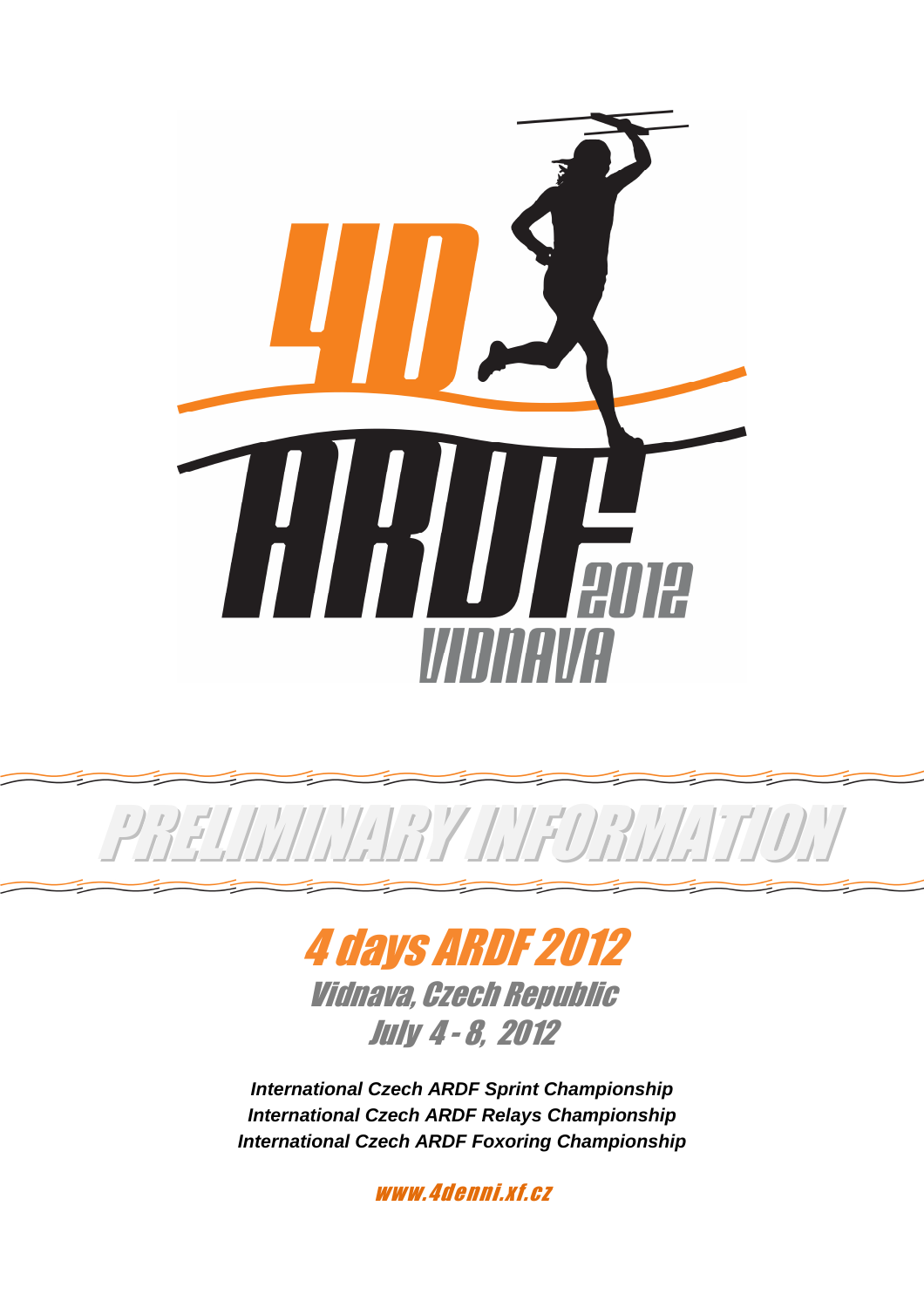## Official event name

4 days ARDF 2012

#### C <sup>o</sup> <sup>m</sup> p <sup>e</sup> t <sup>i</sup> t <sup>i</sup> <sup>o</sup> <sup>n</sup> <sup>s</sup>

- **E1** 144 MHz classic (10 tx system TX1...5 (slow) at one frequency, TX 1R...5R (fast) at another)
- **E2** International Czech ARDF Sprint Championship International Czech ARDF Relays Championship
- **E3** 3,5 MHz classic (10 tx system TX1...5 (slow) at one frequency, TX 1R...5R (fast) at another)
- **E4** International Czech ARDF Foxoring Championship

**The event has similar content and arrangement as the forthcoming IARU World ARDF Championship 2012. The technical equipment will be the same (the official technical supporter of the World ARDF Championship provides the equipment for 4D ARDF as well) and organizers will do their best to make the technical and sporting level of the competitions worth of World Championship standard.** 

## Organizer

SK RADIOSPORT Bílovice nad Svitavou (Czech ARDF Association)

## Event date and venue

July 4-8, 2012, Velká Kraš near Vidnava, north-east part of Czech Republic

## Event center

Camp Habina, Velká Kraš, GPS: 50° 21'8.573"N, 17° 9'46.540"E

#### Time schedule

| Wednesday       | July 4 | arrival, training                                  |
|-----------------|--------|----------------------------------------------------|
| <b>Thursday</b> | July 5 | E1: 144 MHz classic                                |
| Friday          | July 6 | E2: International Czech ARDF Sprint Championship   |
|                 |        | International Czech ARDF Relays Championship       |
| <b>Saturday</b> | July 7 | E3: 3,5 MHz classic                                |
| <b>Sunday</b>   | July 8 | E4: International Czech ARDF Foxoring Championship |

# Categories

D12, D14, D16, D19, D20, D35, D50, M12, M14, M16, M19, M20, M40, M50, M60.

# **Terrain**

rolling, 90% forested, altitude 250-400 m a.s.l.

#### <sup>M</sup> <sup>a</sup> p <sup>s</sup>

IOF 2012, 2010 (revision 2012), scale 1 : 5 000 – 1 : 15 000

# <sup>E</sup> <sup>m</sup> b <sup>a</sup> <sup>r</sup> g <sup>o</sup> <sup>e</sup> d <sup>a</sup> <sup>r</sup> <sup>e</sup> <sup>a</sup>

The whole area between towns Vidnava - Žulová - Lipová Lázn*ě* - Píse*č*ná.

# **Transmitters**

see Technical parameters in the Download section on the event website.